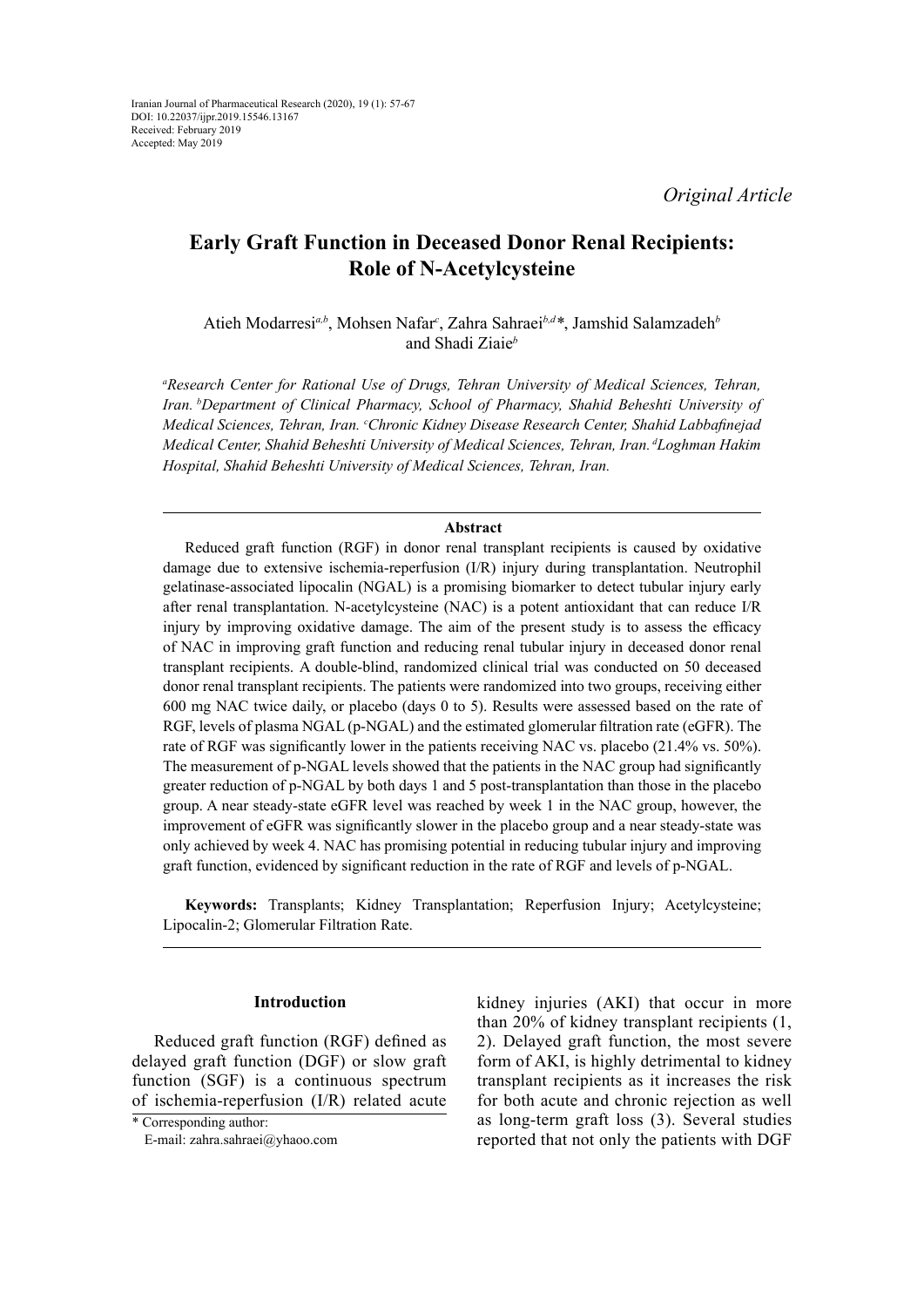but also the patients with SGF showed worse short- and long-term outcomes than those with immediate graft function (IGF), with the increased incidence of acute rejection in the first 6 months and a negative impact on longterm graft and patient survival rates (4, 5). RGF is mostly caused by oxidative damage to the graft due to extensive I/R injury during transplantation. It is more prevalent in deceased than living donors because of the significant ischemic injury of the graft (6). I/R causes cell death, inflammatory response, immunologic activation, tissue fibrosis and impaired renal microcirculation (1, 7). Consequently, many pharmacologic strategies, especially antioxidant agents, have been proposed to limit oxidative stress induced by I/R injury (8, 9). N-acetylcysteine (NAC) is a potent antioxidant that regenerates glutathione stores and scavenges oxygen-free radicals (10, 11). Several studies have reported the efficacy of NAC in reducing the I/R injury and improving graft function in kidney transplantation (12, 13). In a study on stable renal transplant recipients, NAC improved both serum creatinine and estimated glomerular filtration rate (eGFR) (14). The effect of NAC in reducing oxidative stress markers has been demonstrated by several previous studies (12). Clinically, serum creatinine is the most widely used marker to assess graft function. However, serum creatinine is a nonspecific biomarker for I/R and has low sensitivity for monitoring early graft recovery following renal transplantation (15, 16). An early and more specific biomarker can be helpful in early diagnosis of AKI and assessing the risk of developing RGF (17, 18). Neutrophil gelatinase-associated lipocalin (NGAL) is a promising biomarker to detect tubular injury early after renal transplantation (19). Studies have shown that urine and plasma NGAL correlate with graft function posttransplantation and are early markers for AKI diagnosis (20-22). Given its proven antioxidant properties and vasodilatory effects, this study aimed to assess the efficacy of NAC in improving graft function in deceased donor renal transplant recipients. In addition, plasma NGAL (p-NGAL) was used to measure the effect of NAC in

58

reducing renal tubular injury. The novelty of this study is to assess the efficacy of NAC in improving graft function and reducing renal tubular injury in deceased donor renal transplant recipients which is determined by creatinine reduction ratio (CRR) and NGAL.

# **Experimental**

# *Study design*

A prospective, double-blind, randomized, placebo-controlled clinical trial was conducted on deceased donor renal transplant recipients in Shahid Labbafinejad Hospital in Tehran, Iran from May 2014 to December 2015. Taking into account the trial's inclusion and exclusion criteria, the recruited patients were randomized to two groups, receiving either NAC or placebo in addition to the existing immunosuppressant protocol. Ten tablets of 600 mg NAC (ACC long Hexal, Germany) or placebo with identical appearance were administered: one tablet within 2 h before and 9 tablets, twice daily, during the five consecutive days after transplantation. The placebo also was an effervescent tablet which was mixture of sodium bicarbonate and citric acid. The study was done in accordance with the declaration of Helsinki. The trial was registered in the Iranian Registry of Clinical Trials (www.irct.ir, registration number: IRCT2014090214693N4). It was also approved by the ethics committee of Shahid Labbafinejad Hospital and the Urology and Nephrology Research Center, Tehran, Iran. Written informed consents were obtained from all the patients prior to the enrollment. The consent form described the study, outlined the possible risks and indicated that an experimental medication or placebo would be given twice daily for five days.

# *Inclusion and exclusion criteria*

Adult recipients of heart-beating deceased donor renal transplant, aged between 18 to 75 years were assessed for medical history and the patients with any of the following criteria were excluded: 1) preemptive kidney transplantation; 2) Warm ischemia in which lasts for more than 20 min 3) second or multi-organ transplantation; 4) history of NAC consumption within one month before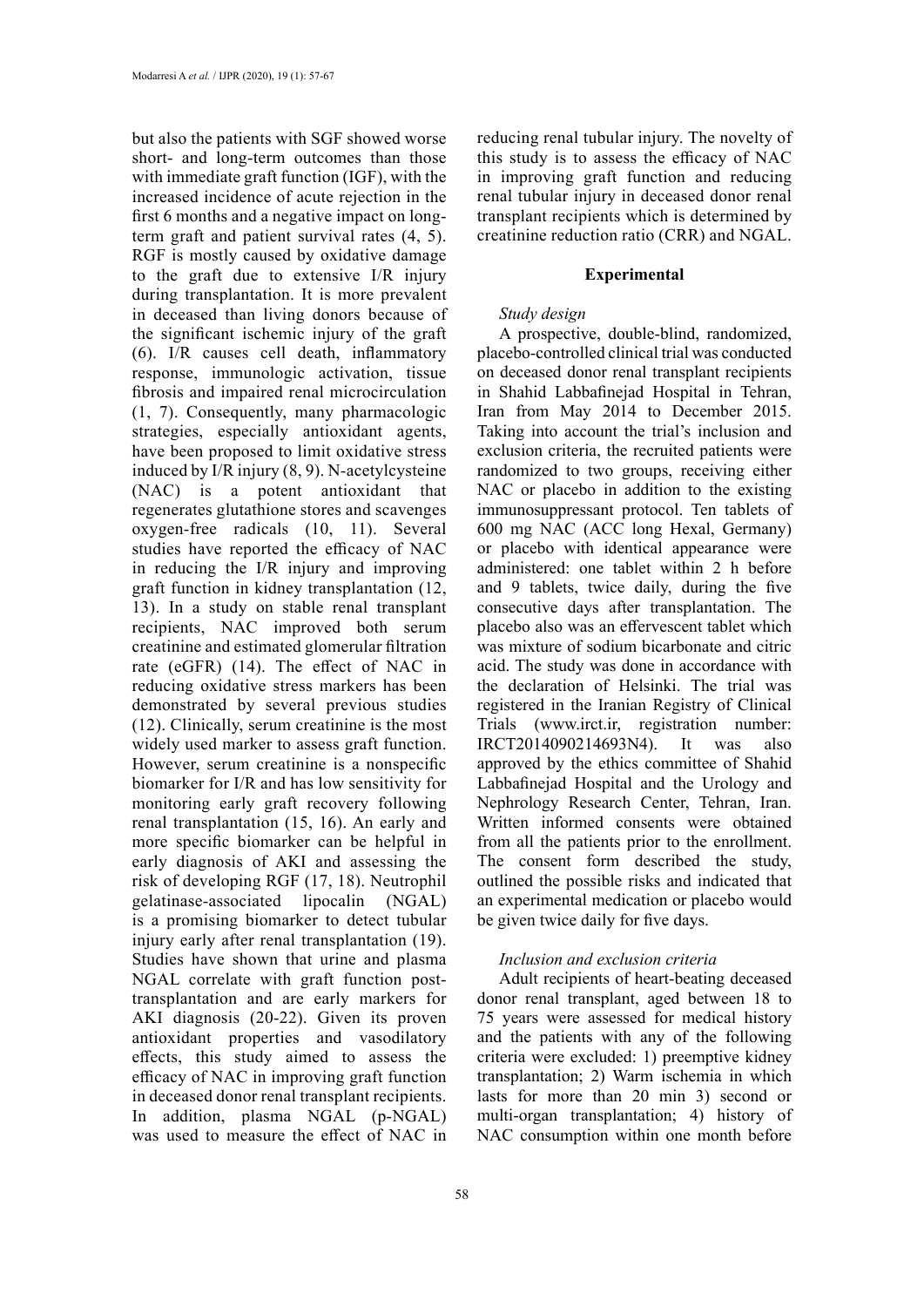transplantation; 5) history of sensitivity to sulfa drugs; 6) history of coronary artery bypass grafting (CABG) or stroke within 6 months before transplantation; 7) panel reactive antibody (PRA) of >30%. Exclusions 3 and 7 were considered because of different induction immunosuppressive regimen being considered for such patients in the study center. In addition, warm ischemia was considered as time of cardiac arrest till cannulation and perfusion of aorta (23).

#### *Transplantation protocol of study center*

The patients receive methylprednisolone (200 mg), mycophenolate mofetil (2.0 g) and either of tacrolimus (0.1 mg/kg) or cyclosporine (7 mg/kg/day) preoperatively. Induction polyclonal antibody (thymoglobulin) is indicated in the patients with PRA >30%, history of previous transplantation or multi-organ transplant; however, as noted in the inclusion and exclusion section, the patients receiving thymoglobulin were excluded from the study to standardize the immunosuppressive regimen in the trial. Prednisolone (2 mg/kg, maximum dose 120 mg/day) is started on the first day post-transplantation and tapered to reach a dose of 5-7.5 mg/day in three months. Postoperative does of tacrolimus or cyclosporine is adjusted to achieve target trough level of 7-10 ng/mL and 150-300 ng/mL, respectively, during the first three months after transplantation. The Patients receive mycophenolate mofetil 500 mg or 1.0 g twice daily in combination with tacrolimus or cyclosporine, respectively. Thymoglobulin is administered to the patients who develop DGF.

# *Data Collection*

At baseline, the following data were recorded: demographic information and clinical characteristics of recipients and donors, cold ischemia time, and recipients' drug history and PRA. Following transplantation, the estimated glomerular filtration rate (eGFR) was calculated at weeks 1, 2, 4, 8, and 12 from measured serum creatinine levels. The calculation of eGFR was based on the Modification of Diet in Renal Disease (MDRD) equation. In addition, the occurrence of slow and delayed graft function, biopsy-proven acute rejection and graft loss were recorded. Fasting venous blood samples were taken from all the recipients at baseline

(pre-transplant) and on the first and fifth days after transplantation. The blood samples were centrifuged at 3500 rpm at 4 °C for 10 minutes and plasma was dispensed into micro tubes and stored at -80 °C. The preoperative sample was taken within 2 h before transplantation (day 0) and the two post-transplant samples were taken 24 h following the surgery (day 1) and on the fifth day six h after the last dose of NAC/placebo consumption (day 5). Plasma NGAL levels were measured using a researchbased enzyme-linked immunosorbent assay (ELISA) from BioPorto Diagnostics (Gentofte, Denmark). The measurement was carried out in accordance with the instructions given by the manufacturer.

# *Outcomes*

The primary outcome was the comparison between the two study groups in the number of RGF, defined as a CRR between day 0 (pretransplantation) and day 7 post-transplantation of  $\leq$ 70% requiring dialysis (DGF) or without dialysis (SGF). IGF was defined as a CRR between day 0 and day 7 of  $\geq$ 70% (5).

The secondary outcome was the comparison between the two groups in p-NGAL levels measured on days 0, 1, and 5 and eGFR of weeks 1, 2, 4, 8 and 12.

# *Sample size, randomization and blinding*

Based on standardized difference (difference/SD) of 0.75, power of 80% and alpha =  $0.05$ , a sample size of 56 (28 in each group) was calculated. The patients were randomized to receive either NAC or placebo using a simple computerized randomization program. The placebo tablets were made in the School of Pharmacy, Shahid Beheshti University of Medical Sciences with the same appearance and packaging to those of NAC. Staff responsible for preparation of trial medications, samples collection and randomization process were not further involved in the study. The initiation of posttransplant dialysis was decided independently by the physicians. The patients, physicians, nurses and statistician were blind to allocation.

# *Statistical analysis*

IBM SPSS Statistic 21.0 (SPSS Inc., Chicago, IL, USA) was used for statistical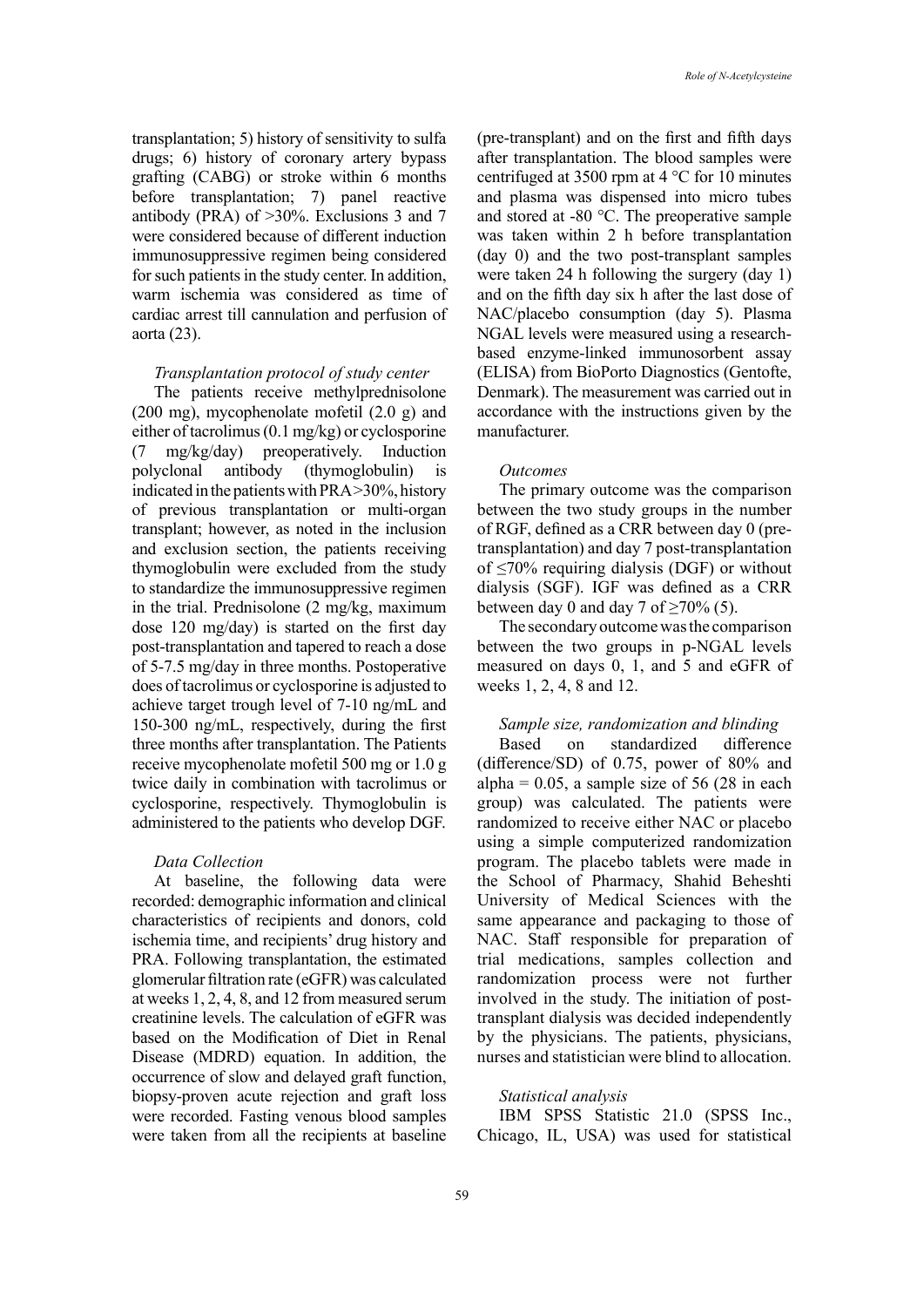analyses. *P* value of 0.05 was considered as significant. All interval variables were tested for normality of distribution using Kolmogorov–Smirnov test. T-test and Mann-Whitney's U test were used for data with normal and non-normal distribution, respectively. Chi-square and Fisher's exact tests were used for categorical data. Nominal variables were reported as number  $(\%)$  and continuous variables as mean  $\pm$  standard deviation (SD) or median (IQR; interquartile range) for normal and non-normal distributions, respectively.

Mixed ANOVA, with time as the withinsubjects factor and group (NAC vs. placebo) as the between-subjects factor, was used for the analysis of variables measured at different time points, including p-NGAL and eGFR.

The homogeneity of variance was verified using Levene's test. Results of Greenhouse-Geisser correction were reported whenever Mauchly's sphericity test was significant. When the interaction between time  $\times$  group was significant, post-hoc analysis based on pairwise comparisons was conducted. P value less than 0.05 also was considered as significance level.

#### **Results**

# *Baseline characteristics*

A total of 85 deceased donor renal transplant recipients were screened for eligibility, of whom 56 patients, were randomized into two groups of 28, met the inclusion criteria and



**Figure 1.** Randomization, treatment and follow-up procedures.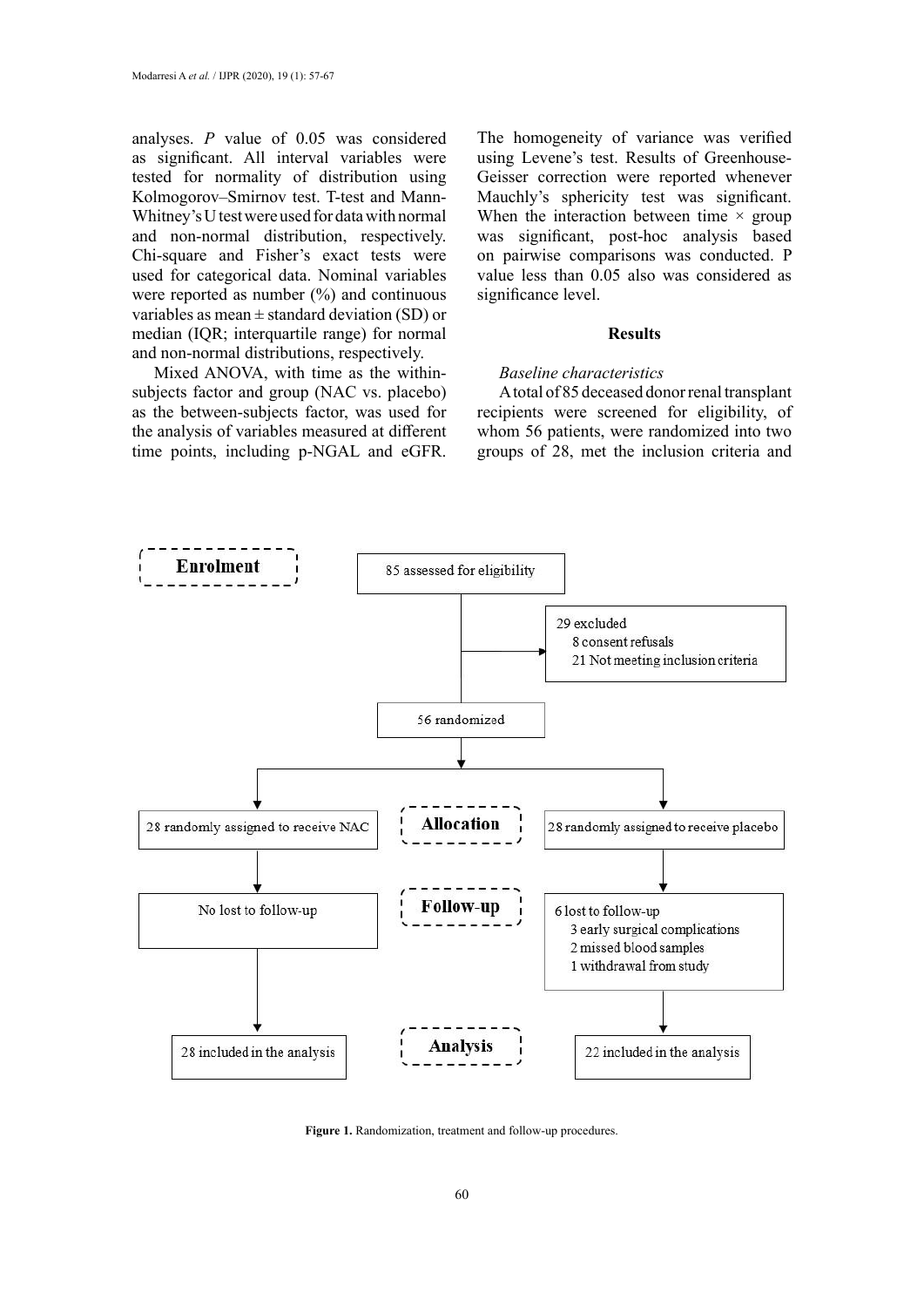consented to participate in the study (Figure 1).

During the course of the trial, the following exclusions, all in the placebo group, were made: 3 patients had early surgical complication, 2 patients had missed blood samples and one patient withdrew from the study. Consequently, 50 patients including 28 in the NAC group and 22 in the placebo group were considered in the analysis. The results from per-protocol analysis showed that the patients were aged between 18-64 years (mean  $43.5 \pm 12.2$ ) and  $70\%$  male. The mean duration of dialysis was  $1.3 \pm 1.1$  years and all

|                                                                     | Study groups                 |                           | $p$ value |               |
|---------------------------------------------------------------------|------------------------------|---------------------------|-----------|---------------|
|                                                                     | <b>NAC</b> group<br>$(n=28)$ | Placebo group<br>$(n=22)$ | t-test    | Chi<br>square |
| Donor age, years, mean±SD                                           | $36.8 \pm 13.6$              | $40.6 \pm 15.9$           | 0.37      |               |
| Male donor, n (%)                                                   | 19 (67.8%)                   | 19 (86.4%)                |           | 0.13          |
| Expanded criteria donor, n<br>$(\%)$                                | $9(32.1\%)$                  | $8(36.4\%)$               |           | 0.75          |
| Donors' terminal serum<br>creatinine, mean±SD                       | $1.2 \pm 0.3$                | $1.1 \pm 0.3$             | 0.4       |               |
| Recipient age, years,<br>$mean \pm SD$                              | $41.6 \pm 12.2$              | $46.0 \pm 12.0$           | 0.21      |               |
| Recipient gender, n (%)                                             |                              |                           |           |               |
| Male                                                                | 20 (71.4%)                   | 15 (68.2%)                |           | 0.80          |
| Female                                                              | $8(28.6\%)$                  | $7(31.8\%)$               |           |               |
| BMI, $(Kg/m^2)$ , mean $\pm SD$                                     | 23.9±4.0                     | $25.4 \pm 5.0$            | 0.26      |               |
| Time on dialysis before<br>transplantation, years,<br>$mean \pm SD$ | $1.2 \pm 0.87$               | $1.5 \pm 0.94$            | 0.15      |               |
| Recipient baseline serum<br>creatinine, mg/dl, mean±SD              | $7.3 \pm 2.5$                | $7.2 \pm 1.9$             | 0.83      |               |
| Pre-transplant NGAL level,<br>pg/mL, mean±SD                        | 1369.4±94.3                  | $1326.2 \pm 21.5$         | 0.91      |               |
| Cold ischemia time, hours,<br>$mean \pm SD$                         | $2.7 \pm 1.4$                | $2.5 \pm 1.3$             | 0.70      |               |

#### **Table 1.** Baseline characteristics of donors and recipients.

sion, cerebrovascular accidents, serum creatinine more than 1.5 mg/dl, and diabetes without albuminuria). \* BMI, body mass index; eGFR, estimated glomerular filtration rate; NAC, N-acetylcysteine; SD: standard deviation. Expanded criteria donor was considered as: donors older than 50 years; or donors aged 40-49 years with two additional risk factors (hyperten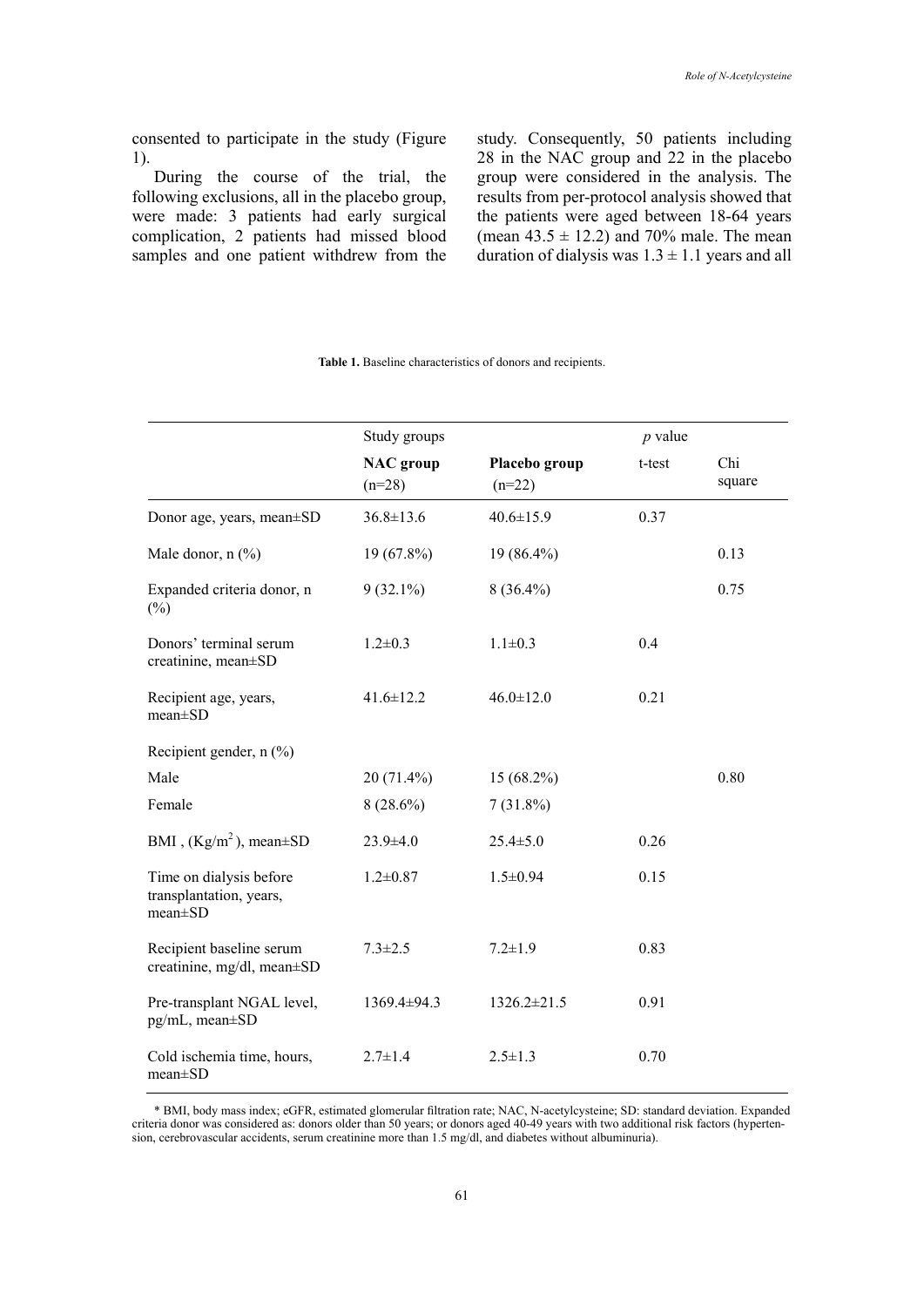the patients had negative PRA. The baseline characteristics and medication history of donors and recipients and the cold ischemia time were not statistically different between the NAC and placebo groups (Table 1).

# *Early graft function*

Of the 50 recipients of deceased renal transplants in the study, IGF was observed in 33 (66%), SGF in 9 (18%) and DGF in 8 (16%) patients (Table 2, Figure 2).

The number of RGF (DGF  $+$  SGF) was 6  $(21.4\%)$  vs. 11 (50%) and the number of IGF was 22 (78.6%) vs. 11 (50%) in the NAC and placebo groups, respectively  $(p = 0.03)$ . The length of dialysis in DGF patients was 12 days (6-18) vs. 14 days (9-24) in the NAC and placebo groups, respectively  $(p = 0.15)$ .

|                                            |                           | Study groups                 |                              |                                                                           |
|--------------------------------------------|---------------------------|------------------------------|------------------------------|---------------------------------------------------------------------------|
|                                            |                           | <b>NAC</b> group<br>$(N=28)$ | Placebo<br>group<br>$(N=22)$ | Statistics                                                                |
| Allograft function, n<br>$(\%)$            | <b>IGF</b>                | 22 (78.6%)                   | $11(50\%)$                   | $\chi$ 2 (df=1, N=50) =4.48, p = 0.03                                     |
|                                            | <b>RGF</b><br>$(SGF+DGF)$ | $6(21.4\%)$                  | $11(50\%)$                   |                                                                           |
|                                            | <b>SGF</b>                | $1(3.6\%)$                   | $8(36.3\%)$                  |                                                                           |
|                                            | <b>DGF</b>                | $5(17.8\%)$                  | 3(13.7%)                     |                                                                           |
| Plasma NGAL,<br>pg/mL, mean±SD             | Day 0                     | 1369±94                      | 1326±222                     | Mixed 3 (time) $\times$ 2 (group) ANOVA                                   |
|                                            | Day 1                     | $1065 \pm 204$               | 1229±208                     | Time: $F(1.5,72.1) = 56.8, p < 0.001,$<br>$\eta^2$ =0.54 (L)              |
|                                            | Day 5                     | 697±374                      | $1010 \pm 351$               | Group: $F(1,48) = 8.2$ , $p = 0.006$ ,<br>$\eta^2$ =0.15 (L)              |
|                                            |                           |                              |                              | Time × Group: $F(1.5, 72.1) = 7.3$ , $p =$<br>0.003, $\eta^2$ =0.14 (L)   |
|                                            |                           |                              |                              | Greenhouse-Geisser epsilon $(\epsilon)$ =0.75                             |
| eGFR, mL/min/1.73<br>$m^2$ , mean $\pm$ SD | Week 1                    | $54.7 \pm 4.0$               | $39.1 \pm 4.8$               | Mixed 5 (time) $\times$ 2 (group) ANOVA                                   |
|                                            | Week 2                    | $56.1 \pm 3.8$               | $48.3 \pm 4.5$               | Time: $F(2.3, 104.9) = 11.0, p < 0.001$ ,<br>$\eta^2$ =0.19 (L)           |
|                                            | Week 4                    | $58.3 \pm 3.2$               | $53.5 \pm 3.8$               | Group: $F(1,48) = 2.2$ , $p = 0.15$ , $\eta^2 = 0.05$<br>(S)              |
|                                            | Week 8                    | $57.9 \pm 2.5$               | $55.3 \pm 2.9$               | Time × Group: $F(2.3, 104.9) = 4.0, p =$                                  |
|                                            | Week 12                   | $59.5 \pm 2.7$               | $58.0 \pm 3.2$               | 0.02, $\eta^2$ =0.08 (M)<br>Greenhouse-Geisser epsilon $(\epsilon)$ =0.57 |

**Table 2.** Study outcomes.

\* IGF, immediate graft function; RGF, reduced graft function; SGF, slow graft function; DGF, delayed graft function; eGFR, estimated glomerular filtration rate; NAC, N-acetylcysteine. Effect sizes are indicated with the partial eta squared (h<sup>2</sup>), with  $0.01 \leq h^2 \leq 0.059$ indicating small (S),  $0.06 \leq h^2 \leq 0.139$  indicating medium (M) and  $h^2 \geq 0.14$  indicating large (L) effect size.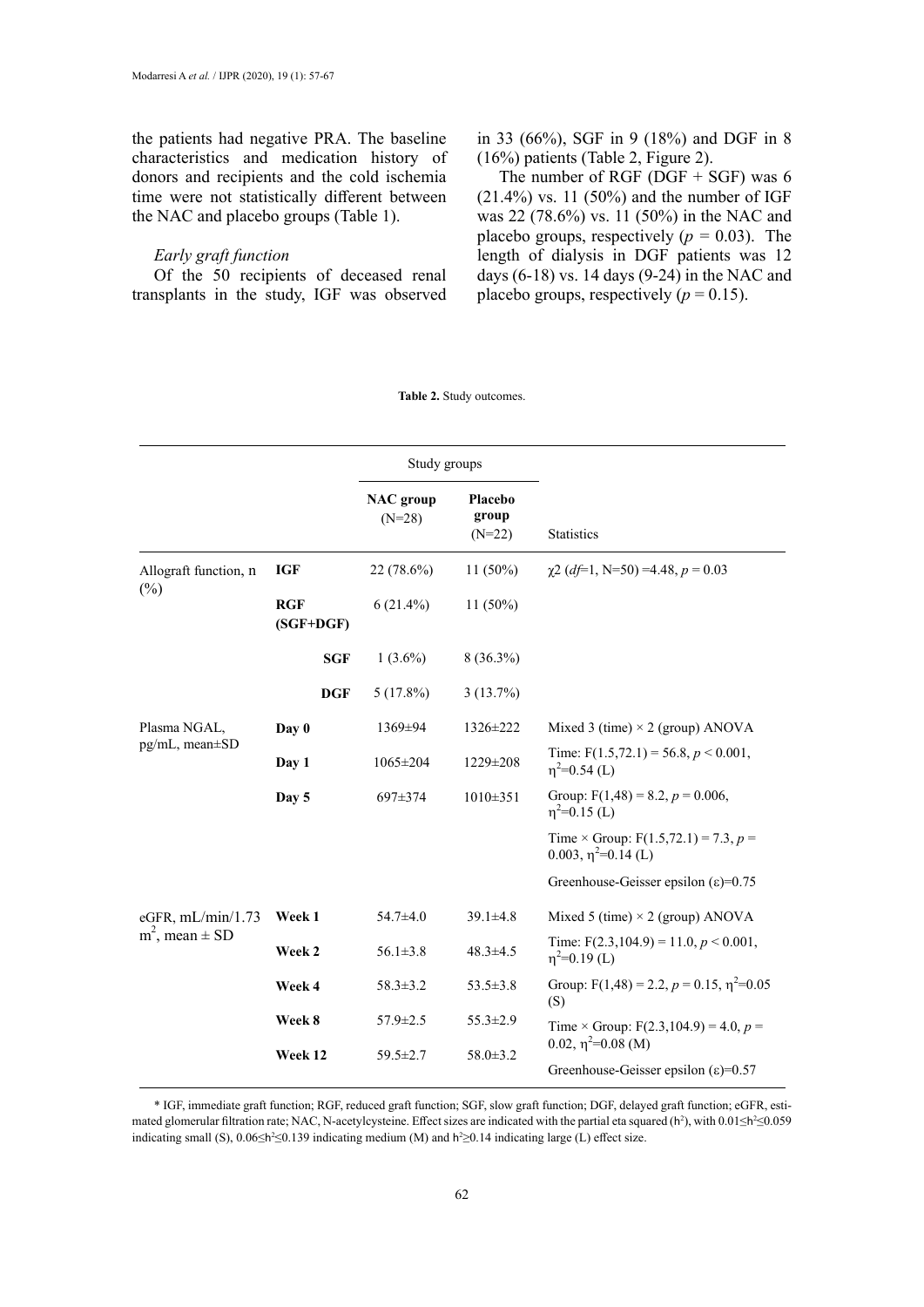#### *p-NGAL level*

There was significant difference across the three time points (days 0, 1 and 5) and between the two study groups in p-NGAL (Table 2). Most importantly, there was a significant interaction between time and group, indicating that the change of p-NGAL between the two groups over the three time points were significantly different  $(p = 0.003)$ . The post-hoc analysis showed that there was no significant difference in the p-NGAL between groups at baseline ( $p = 0.36$ ), but the difference became significant at day 1 (*p* = 0.008) and day 5 (*p* = 0.004). The p-NGAL reduction in the NAC and placebo groups was respectively 22.2 % vs. 7.3 % by day 1, and 49.1 % vs. 23.8 % by day 5. Considering the groups separately, the p-NGAL in the NAC group reduced significantly from baseline to day 1 ( $p < 0.001$ ) and from day 1 to day 5 ( $p$ )

 $< 0.001$ ). However, the change of p-NGAL in the placebo group from baseline to day 1 was nonsignificant ( $p = 0.16$ ), followed by a significant reduction from day 1 to day 5 ( $p =$ 0.009). Figure 3 shows the change in p-NGAL for both groups across the three time points.

#### *eGFR*

There was significant difference across the five time points in the eGFR, but more importantly, there was a significant interaction between time and group  $(p = 0.01)$ . This indicates that although the eGFR in both groups improved over time, there was significant difference between the trends in each group (Table 2). The post-hoc analysis showed that the eGFR at week 1 was significantly higher in the NAC group  $(p = 0.01)$ , but the difference between the two groups at the following time points were non-significant (all *p*-values  $\geq$ 



Figure 2. Early graft function. IGF, immediate graft function; SGF, slow graft function; DGF, delayed graft function.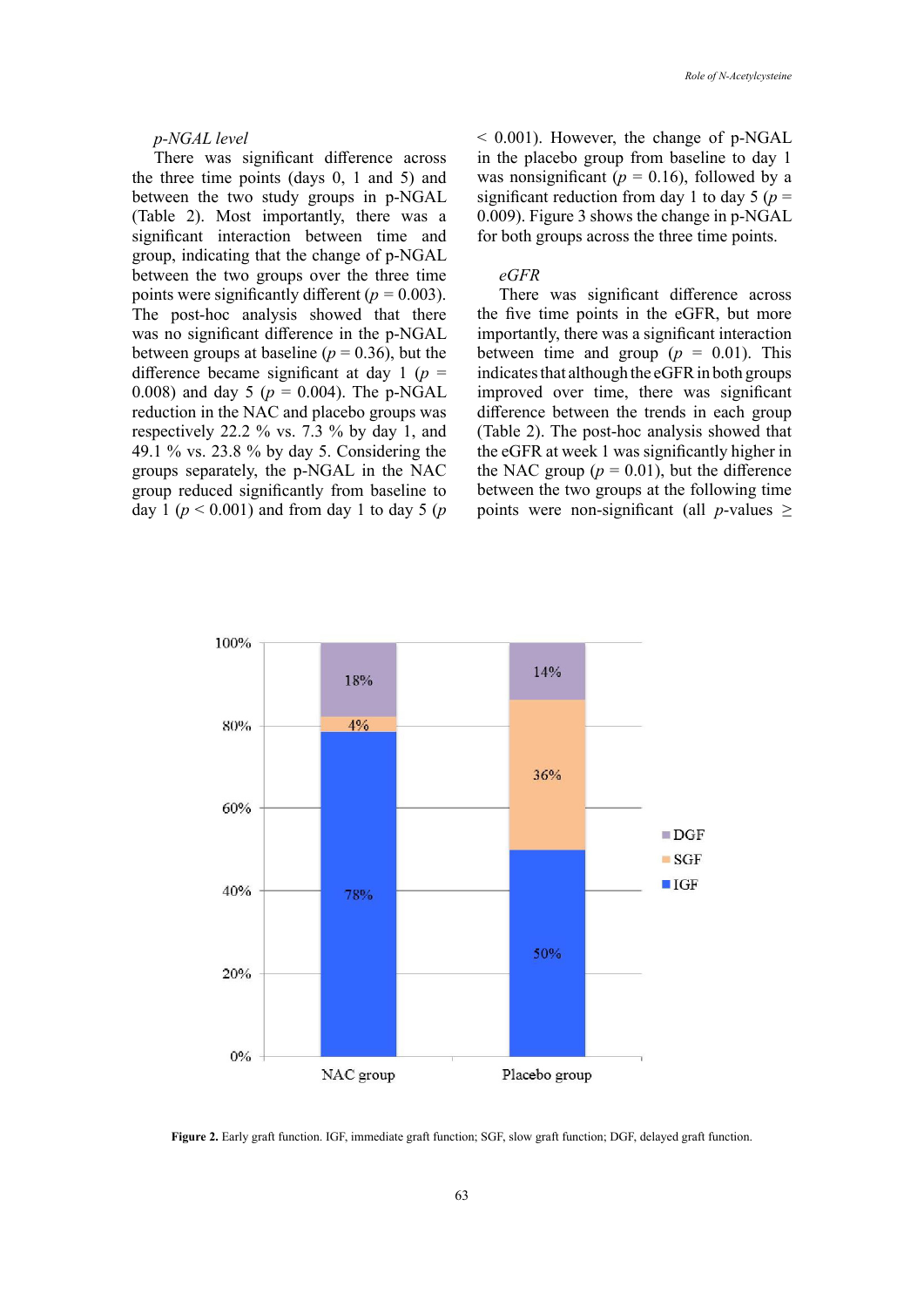

**Figure 3.** Plasma NGAL level during study intervention. **Figure 3.** Plasma NGAL level during study intervention.



**Figure 4.** Estimated glomerular filtration rate during the 12-week follow-up.

0.19). Considering the groups separately, the eGFR did not change significantly over time in the NAC group, indicating that it had already reached a stable condition by week 1. In the placebo group however, the eGFR increased significantly from week 1 to week 2 ( $p =$ 0.003), following which the change became nonsignificant. Figure 4 shows the change in eGFR for both groups, demonstrating considerably faster improvement of eGFR in the NAC group.

# *Adverse effects*

Limited and mild adverse effects were reported during study intervention, including 2 (7.1%) nausea, 1 (3.6%) headache and 1 (3.6%) abdominal discomfort in the NAC group and 3 (13.6%) nausea, 2 (9.1%) flatulence and 1 (4.5%) headache in the placebo group (*p* = 0.40).

# *Other findings*

The length of hospital stay was 12 days (10- 17) vs. 14 days (12-21), *p* = 0.10. At the end of week 12, there was no recipient mortality. Two cases of graft loss were reported, one in each group. Acute rejection was observed in four patients, one in the NAC group vs. three in the placebo group.

# **Discussion**

The results showed that the rate of RGF was significantly lower in the patients receiving NAC vs. placebo (21.4% vs. 50%). RGF is a common complication affecting renal grafts immediately post-transplantation and the clinical course of the patients with RGF is not as smooth as those recipients who have IGF. (5) Studies have used various time points and criteria in their definition of reduced graft function post-transplantation (24, 25). The conventional definition of DGF is the requirement for dialysis within the first week after renal transplantation. (26) In a study by Rodrigo et al DGF and SGF were defined as a CRR ≤30% with or without dialysis, respectively, on day 2 posttransplantation (25). Boom et al defined DGF when the serum creatinine remained unchanged, increased or decreased <10% per day on three consecutive days in the first week post-transplantation (24). Taking all this into consideration, the definition we used for RGF, which included DGF and SGF (CRR at day 7 post-transplantation of ≤70% with or without dialysis, respectively), incorporated all these definitions. Considering the rates of DGF and SGF separately, the former was not statistically different between the NAC and placebo groups (17.8% vs. 13.7%, respectively), however, the latter was substantially lower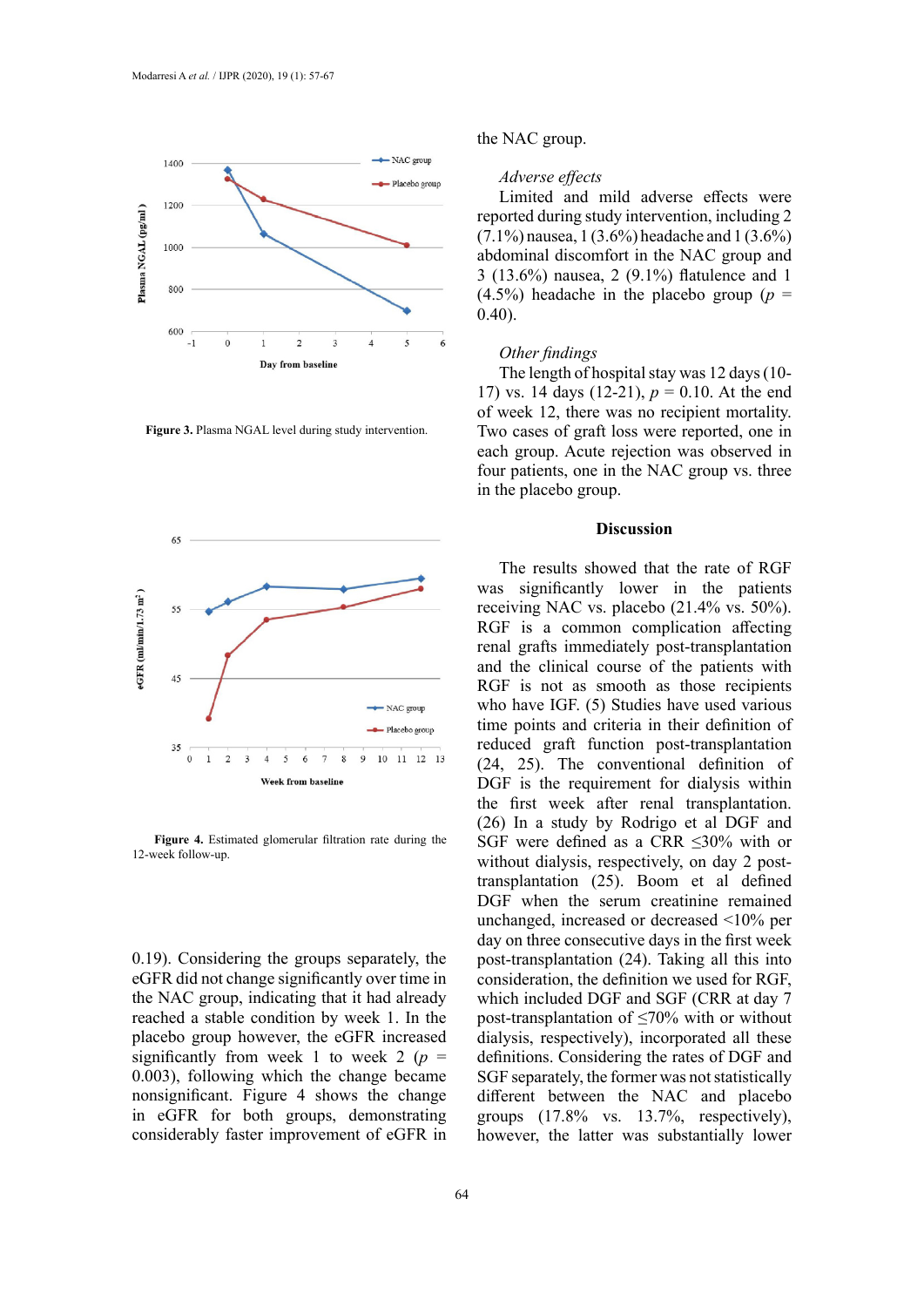in the NAC group (3.6% vs. 36.3%). Overall, as stated above, the rate of RGF (DGF+SGF) was considerably lower in the NAC group. One of the possible mechanisms of reduced graft function is the ischemic damage to the graft before and during harvesting and is further aggravated by the reperfusion phase (27). The results from this study corroborate the findings by other studies that NAC has promising effects in reducing tubular injury and improving graft function. (12) The mechanism by which NAC improves the graft function primarily involves the scavenging of oxygen-free radicals, either directly or by increasing intracellular concentrations of glutathione, and vasodilation by increasing nitric oxide. The reported adverse effects were mild and transient and not statistically different between the two groups. Other trials of NAC also found no concern about its adverse effects (13, 28). The measurement of p-NGAL levels showed that the patients in the NAC group had significantly greater reduction of p-NGAL by both days 1 and 5 post-transplantation than those in the placebo group. The analysis showed that the patients in the placebo group had only 7.3% reduction in the p-NGAL levels by day 1 and 23.8% reduction by day 5. However, the patients receiving NAC achieved considerably faster reduction by day 1 (22.2%) and their p-NGAL reduced to almost half by day 5 (49.1%). The results thus showed that NAC can reduce tubular injury immediately after transplantation, evidenced by significantly lower levels of p-NGAL in the NAC group. A notable finding from comparing p-NGAL levels on day 1 and rate of IGF between the two groups was that p-NGAL may be considered as an early marker for immediate graft function. In the NAC group where the rate of IGF was considerably higher, the p-NGAL level dropped rapidly on day 1. In contrast, the placebo group, where the rate of IGF was lower, had modest drop in p-NGAL level on day 1. Several studies found that the p-NGAL measured within 24 h after transplantation correlates with the rate of IGF. Thus, the findings from this trial support other studies in that p-NGAL is an early and more specific marker for tubular injury and graft function (21). A near steadystate eGFR level was reached by week 1 in

the NAC group, followed by a stable trend to week 12; however, the improvement of eGFR was significantly slower in the placebo group and a near steady-state was only achieved by week 4. In addition, the eGFR levels were always higher in the NAC than the placebo group. Comparing the trend of eGFR between the two groups showed that NAC led to faster and more sustained graft recovery during the first 12 weeks post-transplantation. Given NAC is safe and well-tolerated, higher dose and duration of its administration may be considered. A study by Sahraei et al on shortterm administration of NAC (three doses of 600 mg NAC) did not show significant improvement in the graft function in renal transplant recipients. (28) On the other hand, the findings from the current study, also by Danilovic et al showed that 600 mg NAC consumed twice daily in the first week post-transplantation significantly improved tubular injury and graft function (12). In our study, the reduction of p-NGAL and rise of eGFR measured during the first week were significantly faster in the NAC vs. placebo group. However, from week 2, the difference between the two groups in the eGFR was nonsignificant. The notable efficacy of NAC in the first week and the plateaued effects thereafter opens an interesting debate on longer duration of NAC administration. In addition, since NAC undergoes extensive first-pass hepatic metabolism, its oral bioavailability is relatively poor (29). Therefore, future studies may also assess the effect of higher doses of oral NAC, such as 1200 mg which is commonly used in the prevention of contrast-induced nephropathy (29). The study had several limitations. First, it was a single center study. Second, the sample size was relatively small due to limited resources, however, statistically significant results were obtained for both primary and secondary outcomes, which shows that the results would be applicable to larger population. Third, preemptive renal transplantation and the patients receiving induction polyclonal antibody were excluded from study entrance in order to recruit a homogeneous population. The former patients have generally favorable graft outcomes than those undergoing maintenance hemodialysis before transplantation. The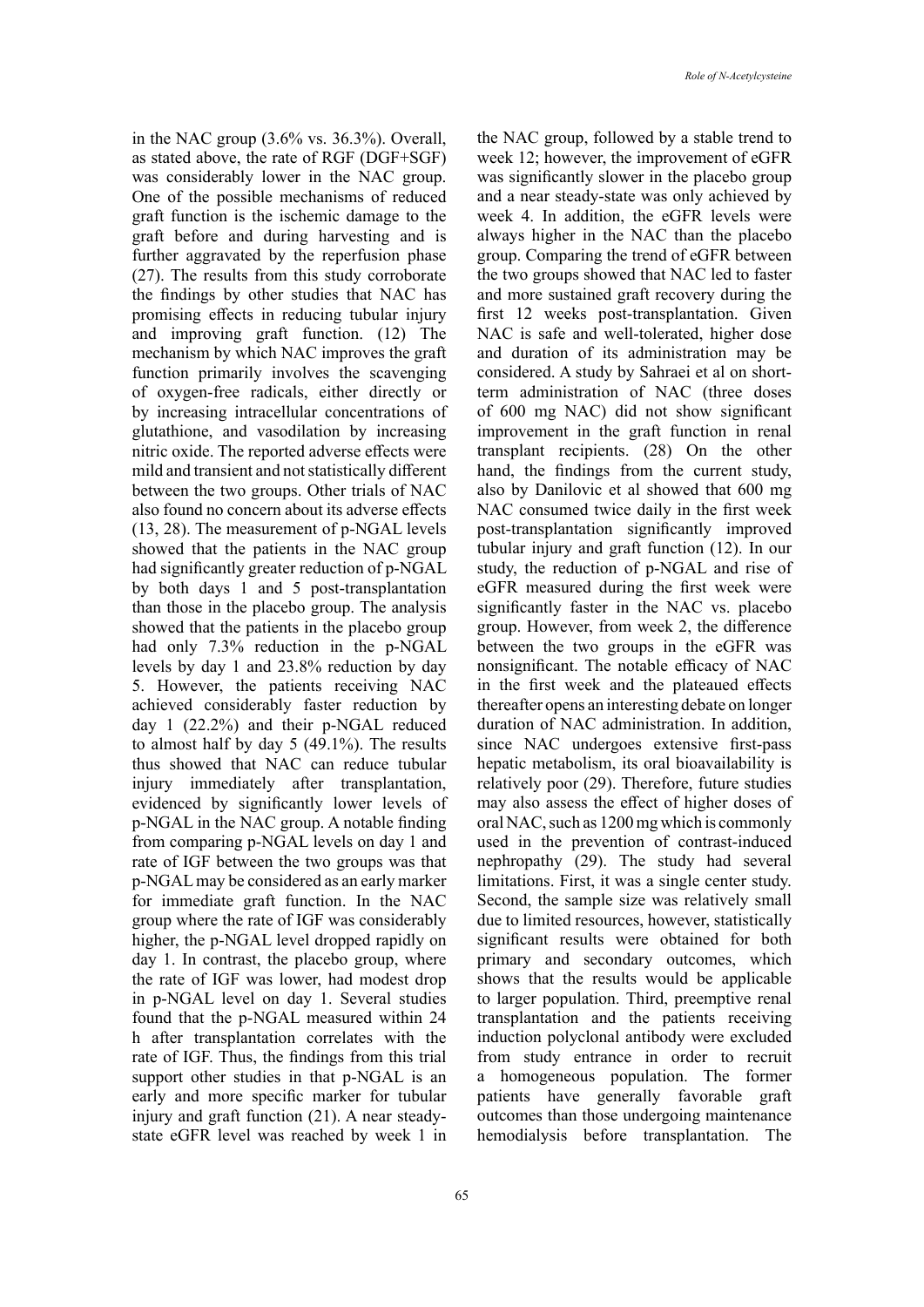latter group was excluded to standardize the immunosuppressive regimen among study participants. Fourth, oxidative stress biomarkers were not assessed in the study. Nevertheless, there is a large body of evidence on the antioxidant and vasodilatory effects of NAC (10, 12, 30). Fifth, the follow-up was limited to 12 weeks, hence long-term graft survival was not assessed. Sixth, DGF is a multifactorial process in which several parameters can causes it such as many cytokines, chemokines, neutrophil activation, oxidant injury, etc. Between them, oxidant injury has a significant and comprehensive role (31, 32). Hence, we employed this indicator to evaluate the DGF. But the role of other factors should not be forgotten and they should be assessed in future researchers. In conclusion, the findings from this study showed that NAC has promising potential in reducing tubular injury and improving graft function. This was evidenced by significant reduction in the rate of RGF and levels of p-NGAL and increase in early-phase eGFR in the NAC group.

# **References**

- (1) Siedlecki A, Irish W and Brennan DC. Delayed graft function in the kidney transplant. *Am. J. Transplant.*  (2011) 11: 2279-96.
- (2) Nel D, Vogel J, Muller E, Barday Z and Kahn D. Slow early graft function: a neglected entity after renal transplantation. *Nephron Clin. Pract.* (2012) 120: c200-4.
- (3) Khalkhali HR, Ghafari A, Hajizadeh E and Kazemnejad A. Risk factors of long-term graft loss in renal transplant recipients with chronic allograft dysfunction. *Exp. Clin. Transplant.* (2010) 8: 277- 82.
- (4) Zelenetz AD, Abramson JS, Advani RH, Andreadis CB, Byrd JC, Czuczman MS, Fayad L, Forero A, Glenn MJ, Gockerman JP, Gordon LI, Harris NL, Hoppe RT, Horwitz SM, Kaminski MS, Kim YH, LaCasce AS, Mughal TI, Nademanee A, Porcu P, Press O, Prosnitz L, Reddy N, Smith MR, Sokol L, Swinnen L, Vose JM, Wierda WG, Yahalom J and Yunus F. Non-Hodgkin's Lymphomas. *J. Natl. Compr Canc. Netw.* (2010) 8: 288-334.
- (5) Johnston O, O'Kelly P, Spencer S, Donohoe J, Walshe JJ, Little DM, Hickey D and Conlon PJ. Reduced graft function (with or without dialysis) vs immediate graft function--a comparison of long-term renal allograft survival. *Nephrol Dial Transplant.*

(2006) 21: 2270-4.

- (6) Nafar M, Sahraei Z, Salamzadeh J, Samavat S and Vaziri ND. Oxidative stress in kidney transplantation: causes, consequences, and potential treatment. *Iran. J. Kidney. Dis.* (2011) 5: 357-72.
- (7) Peeters P and Vanholder R. Therapeutic interventions favorably influencing delayed and slow graft function in kidney transplantation: mission impossible? *Transplantation* (2008) 85: S31-7.
- (8) Kelly AM, Dwamena B, Cronin P, Bernstein SJ and Carlos RC. Meta-analysis: effectiveness of drugs for preventing contrast-induced nephropathy. *Ann. Intern. Med.* (2008) 148: 284-94.
- (9) Harrison EM, Sharpe E, Bellamy CO, McNally SJ, Devey L, Garden OJ, Ross JA and Wigmore SJ. Heat shock protein 90-binding agents protect renal cells from oxidative stress and reduce kidney ischemiareperfusion injury. *Am. J. Physiol. Renal. Physiol.*  (2008) 295: F397-405.
- (10) Sehirli AO, Sener G, Satiroglu H and Ayanoglu-Dulger G. Protective effect of N-acetylcysteine on renal ischemia/reperfusion injury in the rat. *J. Nephrol.* (2003) 16: 75-80.
- (11) Nitescu N, Ricksten SE, Marcussen N, Haraldsson B, Nilsson U, Basu S and Guron G. N-acetylcysteine attenuates kidney injury in rats subjected to renal ischaemia-reperfusion. *Nephrol Dial Transplant.*  (2006) 21: 1240-7.
- (12) Danilovic A, Lucon AM, Srougi M, Shimizu MH, Ianhez LE, Nahas WC and Seguro AC. Protective effect of N-acetylcysteine on early outcomes of deceased renal transplantation. *Transplant Proc.*  (2011) 43: 1443-9.
- (13) Orban JC, Quintard H, Cassuto E, Jambou P, Samat-Long C and Ichai C. Effect of N-acetylcysteine pretreatment of deceased organ donors on renal allograft function: a randomized controlled trial. *Transplantation* (2015) 99: 746-53.
- (14) Ruiz Fuentes MC, Moreno Ayuso JM, Ruiz Fuentes N, Vargas Palomares JF, Asensio Peinado C and Osuna Ortega A. Treatment with N-acetylcysteine in stable renal transplantation. *Transplant Proc.*  (2008) 40: 2897-9.
- (15) Murray PT, Devarajan P, Levey AS, Eckardt KU, Bonventre JV, Lombardi R, Herget-Rosenthal S and Levin A. A framework and key research questions in AKI diagnosis and staging in different environments. *Clin. J. Am. Soc. Nephrol.* (2008) 3: 864-8.
- (16) Peake PW, Pianta TJ, Succar L, Fernando M, Pugh DJ, McNamara K and Endre ZH. A comparison of the ability of levels of urinary biomarker proteins and exosomal mRNA to predict outcomes after renal transplantation. *PLoS One* (2014) 9: e98644.